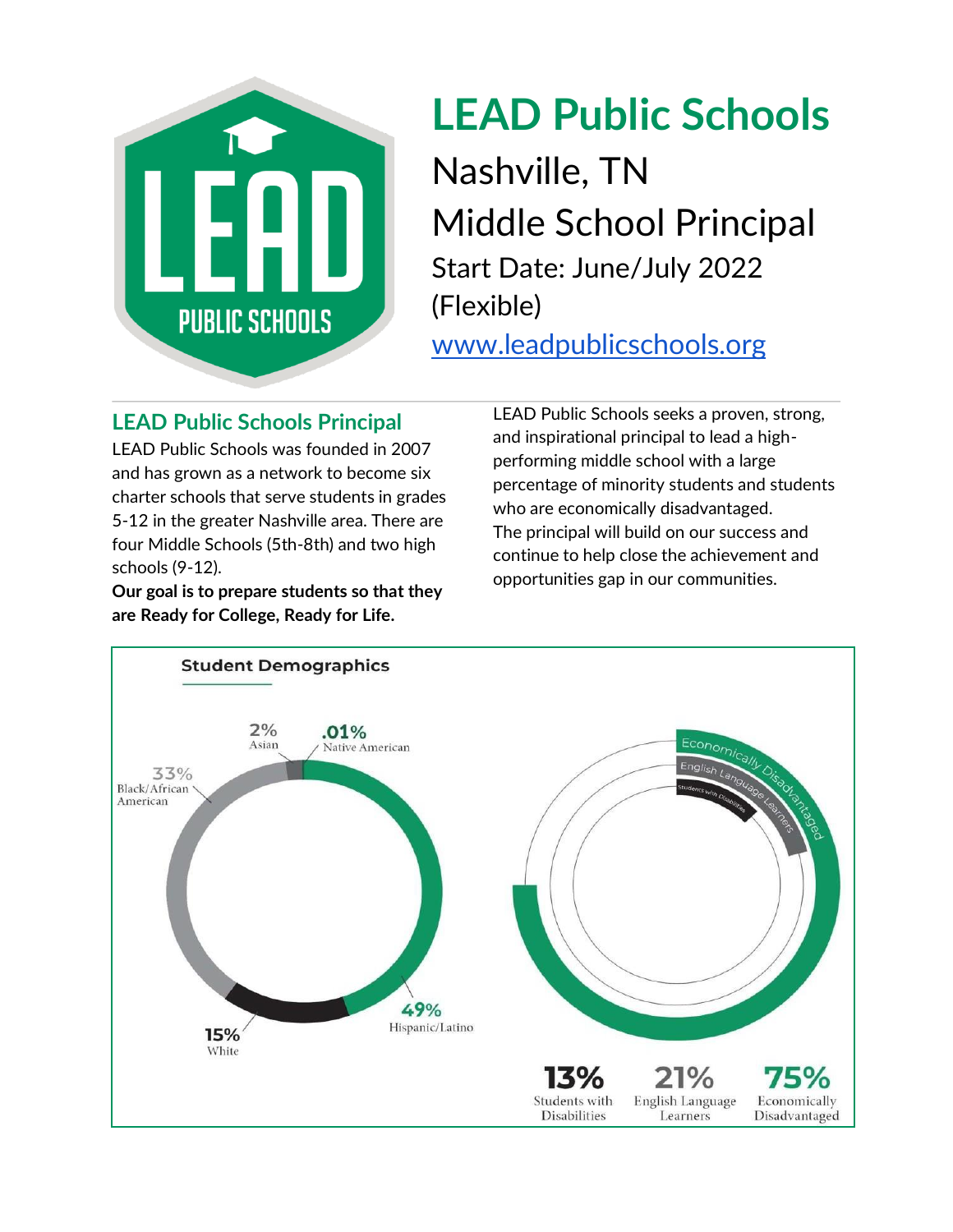The Principal will be responsible for the academic success of students as well as the growth and development of current and future leaders within his/her/their building. Since 2014 with our first high school graduating class, LEAD Public Schools has consistently outperformed our local school district on the ACT in overall average scores.

# LEAD. **SCHOOLS**

LEAD schools are grounded in our Ethos. They provide a common understanding of expectations and behaviors for all of our students, families, teachers and staff members.

**I AM DISCIPLINED. I AM COURAGEOUS. I SERVE OTHERS. I AM SELF-RELIANT.** I AM COMMITTED.



In addition, all four of our middle schools received a 5 for TVAAS (statewide measurement for growth on a scale of 1-5) for the 2018-2019 school year. Recently, LEAD was awarded a \$5.1 million dollar grant from the U.S. Department of Education to help fund our performance-based compensation model for teachers and leaders over the next 3 years.

This is an incredible opportunity for a leader to build upon a strong network foundation to continue upon LEAD's achievement, success, innovation, and legacy. LEAD Public Schools seeks a principal to start in June/July 2022 for the 2022-2023 school year.

#### **The Position Overview:**

Principals with LEAD Public Schools are responsible for the creation, implementation, and management of both the academic and cultural programs of either a middle school (5th-8th) or high school (9th-12th). This includes all aspects of the school's performance. Successful principals are expected to set the academic culture and to build the capacity of the instructional leaders (assistant principals, coaches) within the building. Principals also work closely with their Assistant Principal of Students or Dean of Culture to set the overall culture and environment of the school. This includes both the positive culture building as well as the restorative practices of the school. The principal also leads and sets the presence of the school within the overall community through outreach efforts in conjunction with the Family and Community Engagement Coordinator.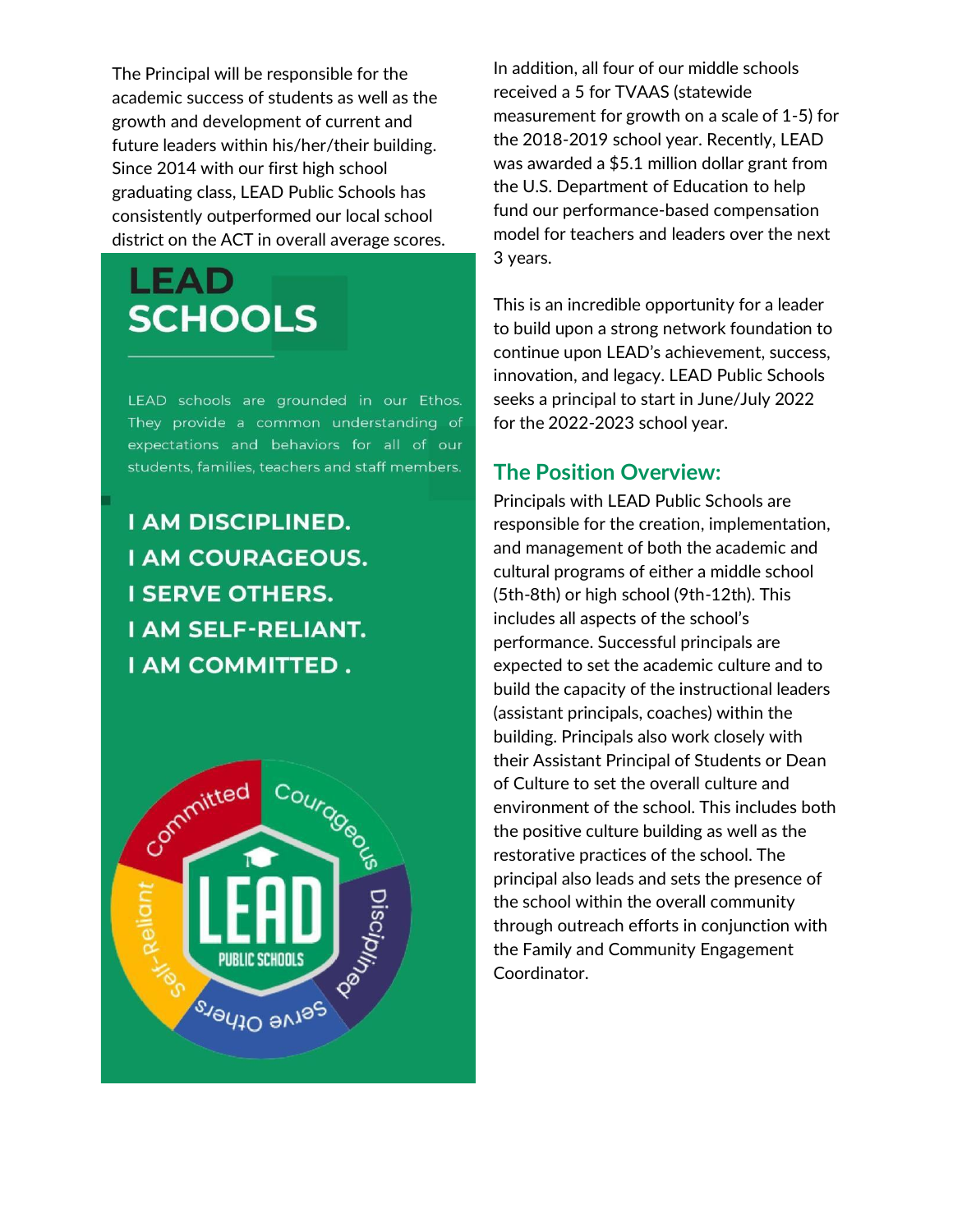

### **Major Performance Responsibilities and Duties**

**Instructional Leadership**

- Work closely with the Head of Schools and Network Academic Leadership to create a professional learning community that focuses oncurriculum and instruction as the primary vehicles for improving student achievement
- Collaborate with academic leadership and other School Directors to further refine and improve the LEAD Academic Model
- Provide instructional support toteachers that results in demonstrated improvements inteaching practice
- Observe classes regularly with otherleadership in the building to supportthe development of LEAD instructional model
- Support the development the schoolculture through the Assistant Principal/Dean

● Implement and manage a school widecultural system that recognizes student achievement and accomplishment in addition to schoolwide restorative practices

● Support the datadriven discussions about student performance and support the implementation of the related changes in instructional practice

● Work with Networkstaff and school leadership team to oversee the successful implementation of professional development programsto meet the needs of instructional and non-instructional staff at all levels of development and growth

- Collaborate with the Network Support Team to set annual school goals and objectives and ensure that they are defined, communicated, andexecuted at every level
- Work with the LEAD Public Schools Academic Team to provide professional development, data andassessment support, and to continually assess and evaluate teaching performance and results

#### **Cultural Leadership**

- Support the development of management abilities of the Assistant Principal/Dean for the student support and counselor teams within the building
- Manage an effective team responsiblefor attaining school cultural goals and committed to achieving excellence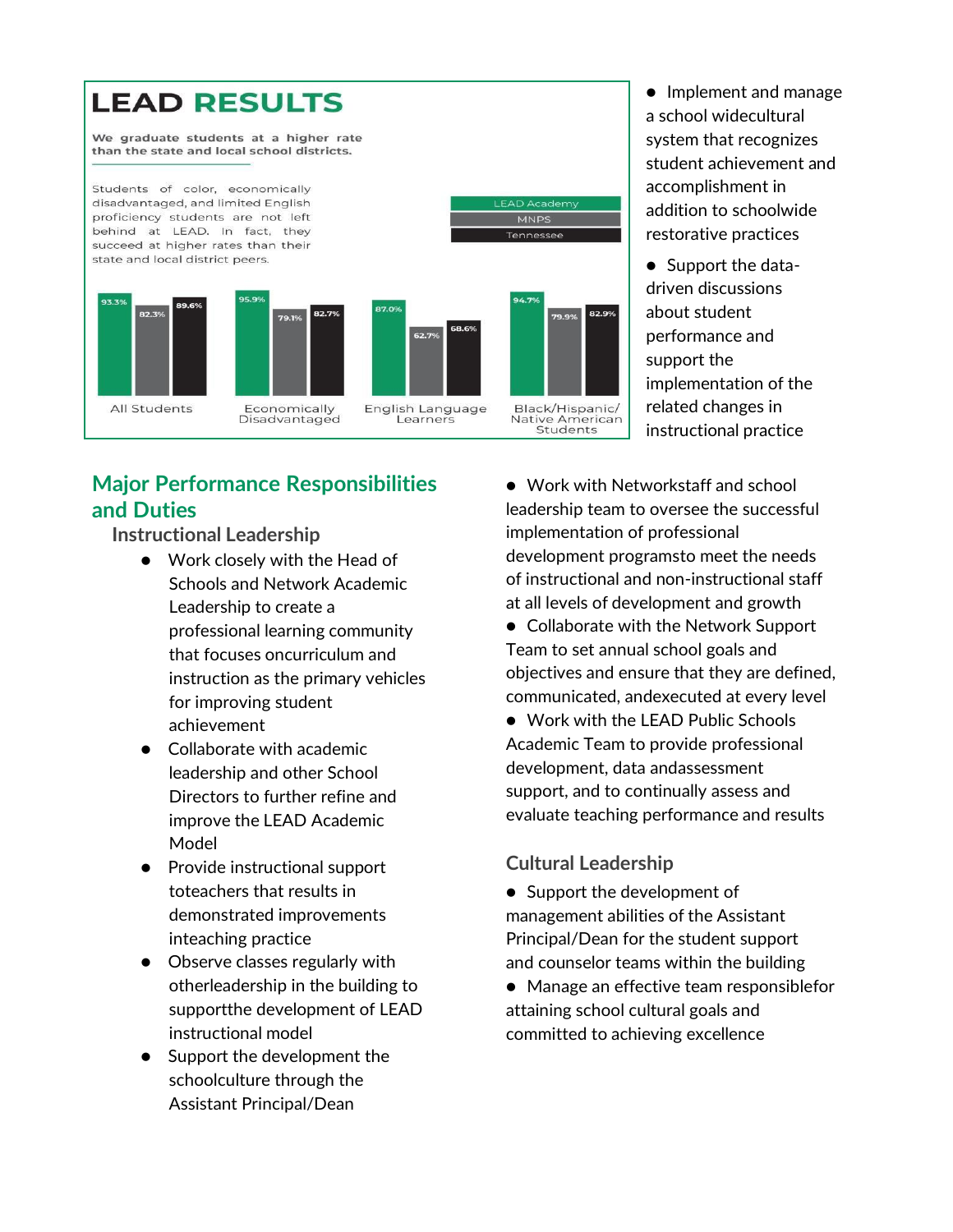- Maintain and enhance the LEAD Culture and Ethos Staff Management
- Assist in the creation, implementation, and management of measurable goals for members of the leadership team (Assistant Principals, Deans, Operations) to aid in their growth and development
- Manage the school leadership team (Assistant Principals, Deans, Operations) to achieve academic and cultural success at the school campus level

#### **Retaining Talent**

Teachers have the single biggest impact on a child's education. Retaining our highestperforming teachers is one of the ways we ensure positive outcomes for our students.

- Develop a leadership pipeline at your campus through the coaching and support of Assistant Principals and Deans
- Coach managers in the school building to grow and develop their direct reports School Management and Administration
- Collaborate with Network staff to monitor and evaluate the effectiveness of programs and management systems to support the school's mission and goals
- Support the Family and Community Engagement Coordinator to achieve maximum involvement in support of students and the community
- Support student recruitment through the Family and Community Engagement Coordinator
- Collaborate with the school based staff to optimize, norm, and manage school operations, outreach, and communications
- Support the hiring of all school staff by establishing interview teams and distributing responsibilities amongst the leadership team.
- Work with the Network Finance team to develop budgets on a yearly basis



of LEAD teachers in 2019-2020 returned for 2020-2021

of LEAD Level 5 teachers in 2019-2020 returned for 2020-2021

#### **Qualifications**

**Experience Requirements:**

- Previous school leadership experience as principal, assistant principal, or dean.
- Qualified candidates must have experience supervising and evaluating staff or has/is serving as an instructional leader and staff manager.

#### **Education/Certification Requirements:**

- Bachelor's degree from an accredited educational institution. Master's degree preferred.
- Valid and active teaching license preferred.